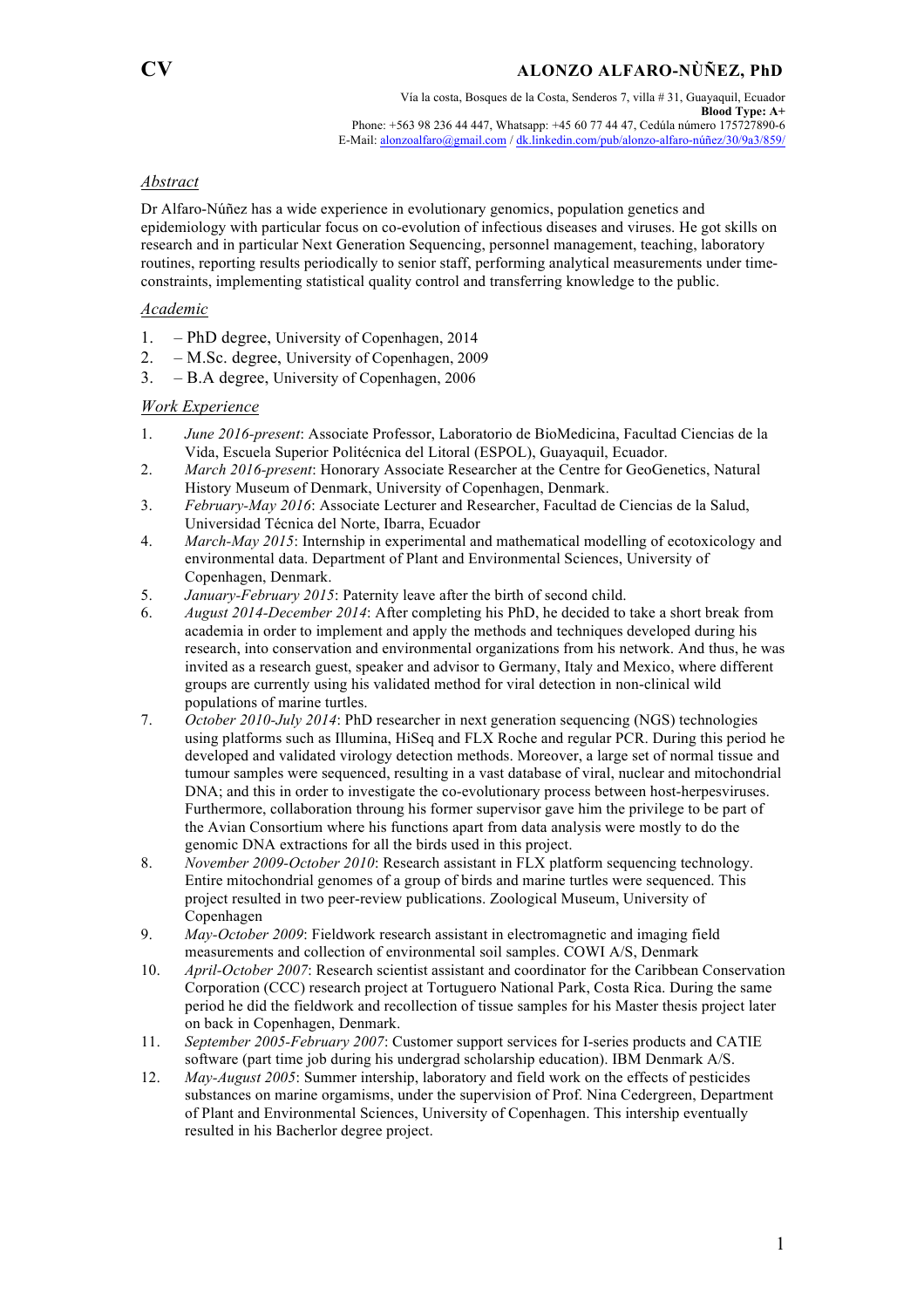Vía la costa, Bosques de la Costa, Senderos 7, villa # 31, Guayaquil, Ecuador Phone: +563 98 236 44 447, Whatsapp: +45 60 77 44 47, Cedúla número 175727890-6 E-Mail: alonzoalfaro@gmail.com / dk.linkedin.com/pub/alonzo-alfaro-núñez/30/9a3/859/

## *Relevant Grants*

- 1. Travel grants to provide advice and implementation services by Instituto de Ciencias del Mar y Limnología, Universidad Nacional Autónoma de México; and Istituto Zooprofilattico Sperimentale del Mezzogiorno, Napoles (*July-December 2014*)
- 2. PhD project funded by the Lundbeck Foundation Grant R52-A5062 (*October 2010-July 2014*)
- 3. Two travel grants by the Kuwait Turtle Conservation Project, sponsored by TOTAL Foundation and TOTAL Kuwait (*June-August 2011*)
- 4. State Education Grant "SU" 101076-3033 by the Danish Ministry of Education (Uddennelsesog Forskningsministeriet) (*August 2006-July 2009*)
- 5. International Grant and Scholarship from the Costa Rican Ministry of Education and Science (*June 2004-May 2006*)

## *Research Expeditions and Invited presentations*

- 1. Invited research guest, and external advisor to three different research groups which are currently using my validated method for viral detection in non-clinical wild populations of marine turtles in Germany, Italy and Mexico (*July-December 2014*)
- 2. Invited Speaker at the 34<sup>th</sup> Annual Symposium on Sea Turtle Biology and Conservation in New Orleans, USA. Research oral presentation topic: Co-evolution of marine turtles and the fibropapillomatosis-associated herpesvirus (*April 2014*)
- 3. Field expedition and invited researcher for multiple meetings and sample collection in Qaru Island, Kuwait; and Masirah Island, Oman (*June-August 2011*)
- 4. Invited speaker at the 2011 Annual Meeting of the Wider Caribbean Sea Turtle Conservation Network (WIDECAST) in San Diego, California (*April 2011*)
- 5. Research scientist and field expedition in the conservation and monitoring project at Tortuguero National Park, Costa Rica (*March-October 2007*)
- 6. Multiple poster presentations at the  $26<sup>th</sup>$ ,  $27<sup>th</sup>$ ,  $32<sup>nd</sup>$  and  $34<sup>th</sup>$  International Sea Turtles Symposium
- 7. More than 10 years experience in field expeditions, research assistant and volunteer work at Baulas Marine National Park and Gandoca Research Field station in Costa Rica (*1992-2004*)

### *Supervising, mentoring activities*

- 1. Nathalie Mauroo, PhD candidate, Department of Pathology, University of Hong Kong (*ongoing*)
- 2. Jurjan van der Zee, PhD candidate, Groningen Institute for Evolutionary Life Sciences, University of Groningen, The Netherlands (*ongoing*)
- 3. Joana Hancock, PhD Candidate, Centre for Ecology, Evolution and Environmental Changes, Lisbon, Portugal (*ongoing*)
- 4. Rocío Álvarez, PhD Candidate, Departamento de Ecosistemas y Medio Ambiente Facultad de Agronomía e Ingeniería Forestal, Pontificia Universidad Católica de Chile (*ongoing*)
- 5. Isabel Højgaard Rasmussen, MSc, University of Copenhagen. Experienced researcher designed and supervised Miss Rasmussen master thesis (*2012*)

### *Language skills*

- Danish Fluent spoken/Intermediate written, Level 5 Studieskolen Kbh K
- English Fluent, second native language
- Spanish Native language
- Portuguese & Italian Intermediate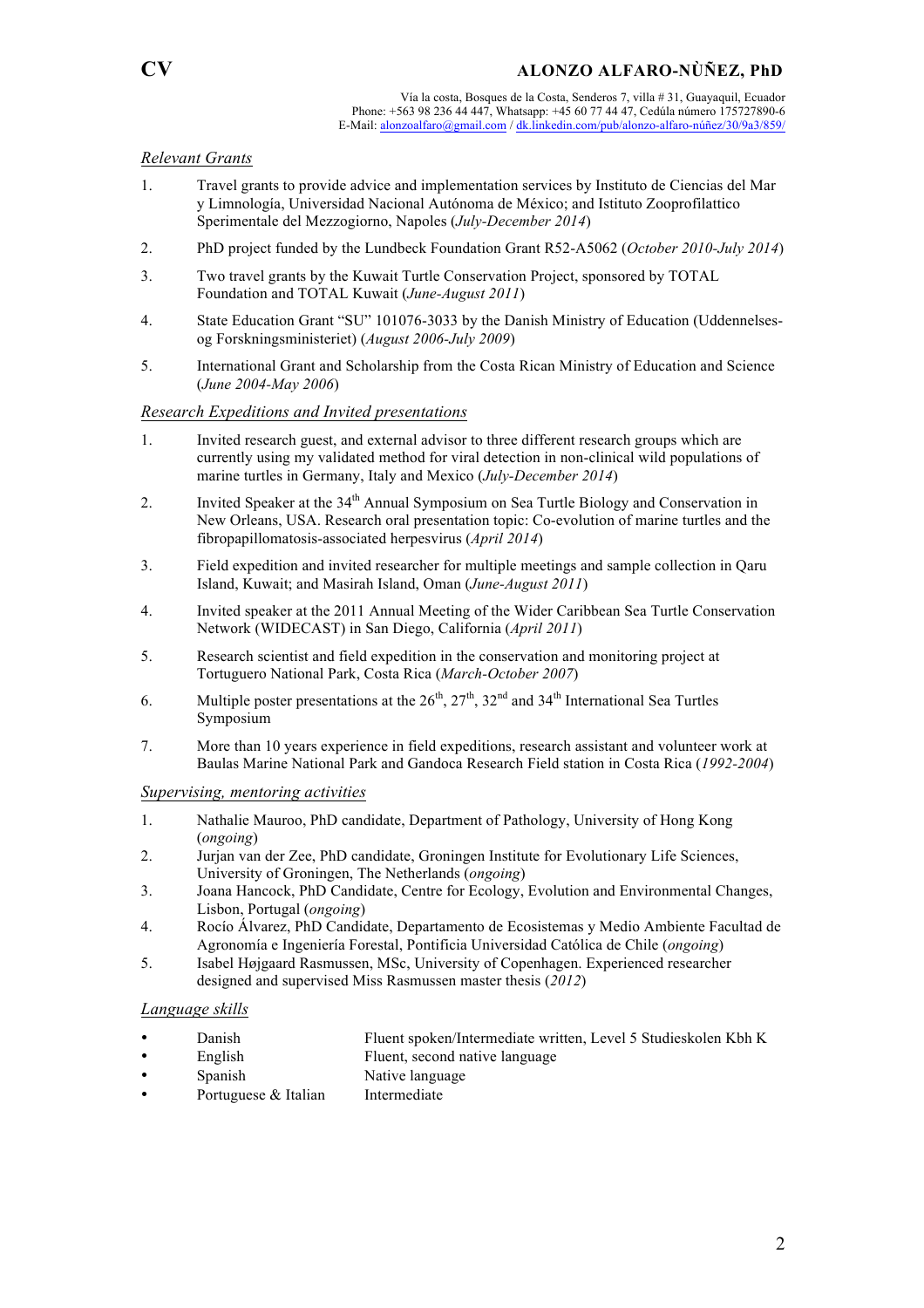### **CV ALONZO ALFARO-NÙÑEZ, PhD**

Vía la costa, Bosques de la Costa, Senderos 7, villa # 31, Guayaquil, Ecuador **Blood Type: A+** Phone: +563 98 236 44 447, Whatsapp: +45 60 77 44 47, Cedúla número 175727890-6 E-Mail: alonzoalfaro@gmail.com / dk.linkedin.com/pub/alonzo-alfaro-núñez/30/9a3/859/

#### *Contact References*

- Kyle S. Van Houtan, Senior Researcher, NOAA Federal Fisheries, Hawaii, USA. Tel: (+1) 808 725 5707 kyle.vanhoutan@noaa.gov
- Thomas M. P. Gilbert, Professor, Natural History Museum of Denmark. Tel: (+45) 353-22222 mtpgilbert@gmail.com
- Ellen Arial, Senior Lecturer, James Cook University, Australia. Tel: (+61) 747 81 4123 Ellen. Ariel@jcu.edu.au
- Lawrence H. Herbst, Professor at Albert Einstein College of Medicine, NY, USA. Tel: (+1) 718 839 7135 lawrence.herbst@einstein.yu.edu

#### *Peer Review Publications*

- •**Alfaro-Núñez A**, Bojesen AM, Frost MB, Balazs GH, and Gilbert MTP (2016). HIGH LEVELS OF CHELONID HERPESVIRUS 5 (CHHV5) DNA DETECTED IN CLINICALLY HEALTHY MARINE TURTLES *PeerJ* (IF: 2.18)) 4:e2274https://doi.org/10.7717/peerj.2274
- **Alfaro-Núñez A,** Jensen MP and Abreu-Grobois FP (2015). DOES POLYANDRY REALLY PAY OFF?: THE EFFECTS OF MULTIPLE MATING AND NUMBER OF FATHERS ON MORPHOLOGICAL TRAITS AND SURVIVAL OF NESTING GREEN TURTLES AT TORTUGUERO https://peerj.com/articles/880.pdf *PeerJ* (IF: 2.18) 3:e880; DOI 10.7717/peerj.880
- •Jarvis, ED; Mirarab, S; Aberer, A; Houde, P; Li, C; Ho, S; Faircloth, BC; Nabholz, B; Howard, JT; Suh, A; Weber, CC; Fonseca, RR; **Alfaro-Núñez, A**; Narula, N; Liu, L; Burt, D; Ellegren, H; Edwards, SV; Stamatakis, A; Mindell, DP; Cracraft, J; Braun, EL; Warnow, T; Jun, W; Gilbert, MTP; Zhang, G (2015). PHYLOGENOMIC ANALYSES DATA OF THE AVIAN PHYLOGENOMICS PROJECT http://gigadb.org/dataset/101041. *GigaScience* (IF: 3.37) 12, 4
- •Jarvis ED, Mirarab S, Aberer AJ, Li B, Houde P, Li C, Ho SYW, Faircloth BC, Nabholz B, Howard JT, Suh A, Weber CC, da Fonseca RR, Li J, Zhang F, Li H, Zhou L, Narula N, Liu L, Ganapathy G, Boussau B, Bayzid MS, Zavidovych V, Subramanian S, Gabaldón T, Capella- Gutiérrez S, Huerta-Cepas J, Rekepalli B, Munch K, Schierup M, Lindow B, Warren WC, Ray D, Green RE, Bruford M, Zhan X, Dixon A, Li S, Li N, Huang Y, Derryberry EP, Bertelsen MF, Sheldon F, Brumfield RT, Mello C, Lovell PV, Wirthlin M, Samaniego JA, Vargas Velazquez AM, **Alfaro-Núñez A**, Campos PF, Petersen B, Sicheritz-Ponten T, Pas A, Bailey T, Scofield P, Bunce M, Lambert D, Zhou Q, Perelman P, Driskell AC, Shapiro B, Xiong Z, Zeng Y, Liu S, Li Z, Liu B, Wu K, Xiao J, Yinqi X, Zheng Q, Zhang Y, Yang H, Wang J, Smeds L, Rheindt FE, Braun M, Fjeldsa J, Orlando L, Barker K, Jønsson KA, Johnson W, Koepfli K-P, O'Brien S, Haussler D, Ryder OA, Rahbek C, Willerslev E, Graves GR, Glenn TC, McCormack J, Burt D, Ellegren J, Alström P, Edwards SV, Stamatakis A, Mindell DP, Cracraft J, Braun EL, Warnow T, Jun W, Gilbert MTP, Zhang G (2014). WHOLE GENOME ANALYSES RESOLVE THE EARLY BRANCHES IN THE THREE OF LIFE OF MODERN BIRDS*. Science* (IF: 34.4) 12, 1320-1331
- •Zhang G, Li C, Li Q, Li B, Larkin DM, Lee C, Storz JF, Antunes A, Greenwold MJ, Meredith RW, Ödeen A, Cui J, Zhou Q, Xu L, Pan H, Wang Z, Jin L, Zhang P, Hu H, Yang W, Hu J, Xiao J, Yang Z, Liu Y, Xie Q, Yu H, Lian J, Wen P, Zhang F, Li H, Zeng Y, Xiong Z, Liu S, Zhou L, Huang Z, An N, Wang J, Zheng Q, Xiong Y, Wang G, Wang B, Wang J, Fan Y, da Fonseca RR, **Alfaro-Núñez A**, Schubert M, Orlando L, Mourier T, Howard JT, Ganapathy G, Pfenning A, Whitney O, Rivas MV, Hara E, Smith J, Farré M, Narayan J, Slavov G, Romanov MN, Borges R, Machado JP, Khan I, Springer MS, Gatesy J, Hoffmann FG, Opazo JC, Håstad O, Sawyer RH, Kim H, Kim K-W, Kim HJ, Cho S, Li N, Huang Y, Bruford MW, Zhan X, Dixon A, Bertelsen MF, Derryberry E, Warren W, Wilson RK, Li S, Ray DA, Green RE, O'Brien SJ, Griffin D, Johnson WE, Haussler D, Ryder OA, Willerslev E, Graves GR, Alström P, Fjeldså J, Mindell DP, Edwards SV, Braun EL, Rahbek C, Burt DW, Houde P, Zhang Y, Yang H, Wang J, Jarvis ED, Gilbert MTP, Wang J & Avian Genome Consortium (2014). COMPARATIVE GENOMICS ACROSS MODERN BIRD SPECIES REVEAL INSIGHTS INTO AVIAN GENOME EVOLUTION AND ADAPTATION. *Science* (IF: 34.4) 12, 1311-1320.